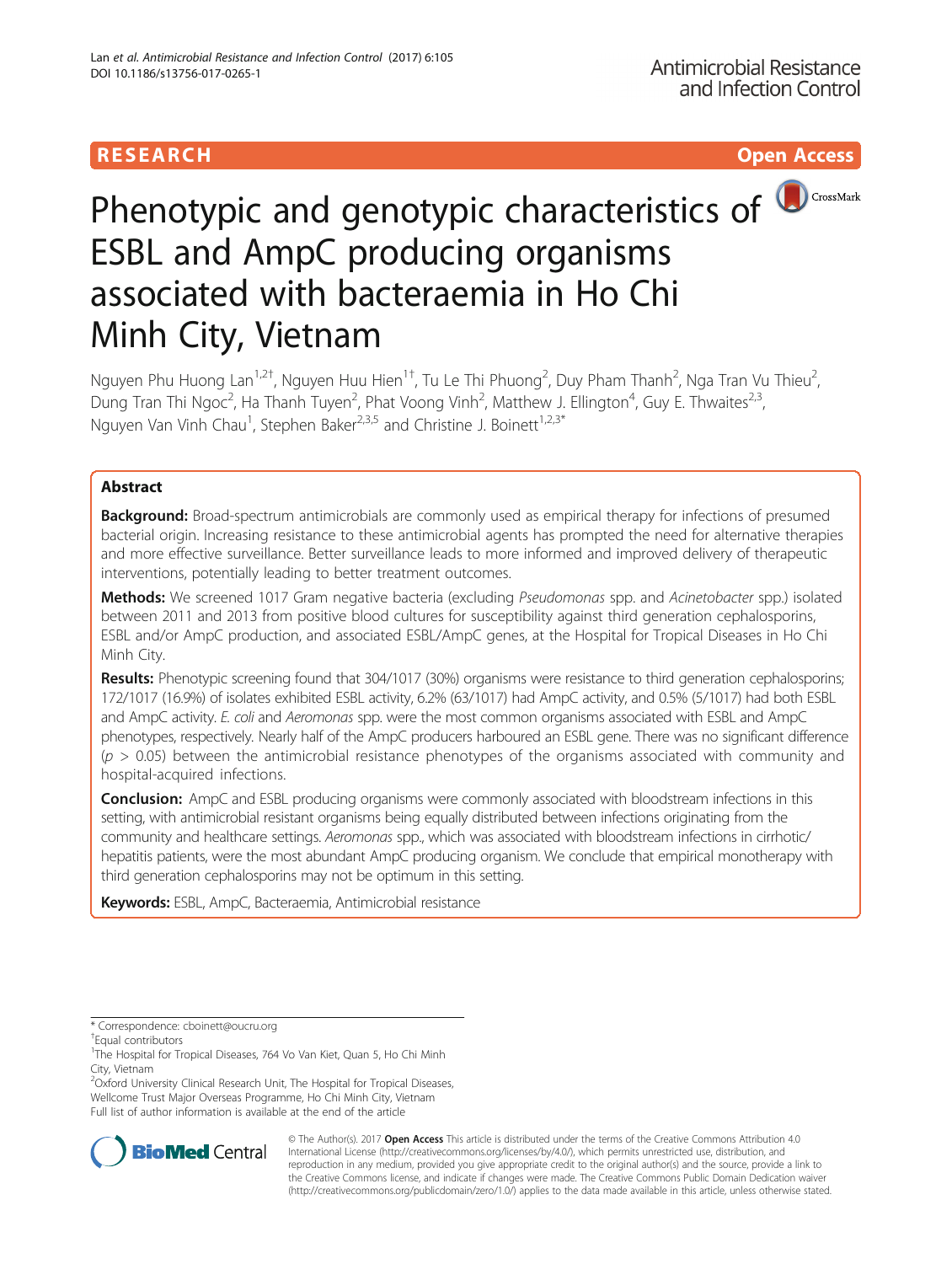# Background

Antimicrobial resistance (AMR) is an increasing problem in global health. Resistance against antimicrobials used for empirical therapy of invasive infections is increasing at an alarming rate and the provision of effective antimicrobials improves the likelihood of a better clinical outcome. To limit the possibility of poor outcomes, broad-spectrum antimicrobials, such as third generation cephalosporins, have become the most commonly used empirical drugs to treat non-specific febrile diseases but this has come at the cost of increased resistance to these drugs. The situation has been recognised internationally and the WHO have identified seven bacteria as the most important cause of AMR infections in hospitals and the community. This list includes Escherichia coli and Klebsiella pneumoniae, both commonly found to be resistant to third generation cephalosporins [\[1\]](#page-7-0). Resistance to third generation cephalosporins can be mediated by a class of serine hydrolases known commonly as the extended-spectrum β-lactamases (ESBLs), which act by cleaving the β-lactam ring, thereby rendering the drug inactive [\[2](#page-7-0)]. With the increasing threat of treatment failure, monitoring ESBL producing organisms in sentinel locations is imperative for surveillance and appropriate treatment strategies.

Routine susceptibility testing is usually capable of detecting the presence of ESBL activity, however false positives can occur. This lack of sensitivity is associated with plasmid-mediated ampicillinases known as AmpC. AmpC genes confer resistance to many β-lactams and βlactam/β-lactamase inhibitor combinations, the latter of which render ESBL producing bacteria susceptible. AmpC genes are generally located chromosomally, however plasmid associated variants of the enzymes have become increasingly recognised. This observation is significant as these ampicillinases can be easily disseminated by horizontal gene transfer [[3](#page-7-0)]. There are currently no standardised Clinical and Laboratory Standards Institute (CLSI) guidelines for AmpC detection, although several methods have been proposed to aid in the accurate detection of AmpC β-lactamases  $[4-6]$  $[4-6]$  $[4-6]$  $[4-6]$ . These phenotypic tests primarily use a cephalosporin with a β-lactamase inhibitor (e.g. clavulanate) or a nonβ-lactamase inhibitor (e.g. boronic acid) and can be combined with molecular detection of the AmpC βlactamases using multiplex PCR [\[7](#page-7-0)]. However, due to over-expression of AmpC genes, bacteria carrying an ESBL gene may test negative for ESBL production, resulting in misinterpretations of phenotypic AmpC methods [\[8](#page-7-0)–[10](#page-7-0)], which can have significant consequences for patient care. The accurate testing and interpretation of AmpC and ESBL activity is vital for healthcare professionals to provide effective and appropriate treatment management. Here, we aimed to assess the distribution of AmpC and ESBL genes in organisms associated with bloodstream infections at the Hospital for Tropical Diseases (HTD) in Ho Chi Minh City (HCMC), Vietnam. Our data highlights the need for routine AmpC and ESBL gene surveillance in hospitals in low-middle income countries to ensure effective treatment and report on the incidence of drug resistant bacteraemia.

## **Methods**

# Ethics statement

Ethical approval for this study was provided by the ethical review board of HTD in Ho Chi Minh City (HCMC), Vietnam.

## Study setting and patient population

HTD is a 550-bed infectious disease hospital that serves as a primary and secondary facility for the surrounding local population in HCMC and a tertiary referral centre for infectious diseases for the 17 southern provinces of the country. Neonates, patients without infectious diseases, including those with surgical requirements, tuberculosis, cancer, primary haematological disorders or immunosuppression (other than HIV) are referred to other hospitals in the city.

Blood cultures were performed for patients in whom an infection was suspected on the basis of a fever (> 38 °C) or who had evidence of sepsis on the basis of the presence of two or more of the following features: fever (> 38 °C) or low temperature (< 36 °C); tachycardia (exact level according to age); tachypnea (exact level according to age); an elevated white cell count  $(>12,000 \text{ cells/mm}^3)$  or depressed white cell count (< 4000 cells/mm<sup>3</sup>). There was no systematic change in the application of these criteria during the time course of the study. All data originating from consecutive patients admitted to the hospital who had a blood culture performed for suspected bloodstream infection between January 1st 2011 and December 31st 2013 were included in this retrospective study. Routinely, a member of the hospital staff recorded the date of blood draw, the patient's age, sex, and suspected diagnosis, the number of blood culture bottles inoculated, the result of the culture (whether positive or negative) and the susceptibility of the isolate to commonly used antimicrobial agents. These are the source data for this study. For the purposes of these analyses blood samples taken for culture > 48 h after admission to HTD were classified as a Hospital Acquired Infection (HAI) and samples taken within 48 h of admission to HTD were classed as a Community Acquired Infection (CAI).

## Blood culturing and bacterial identification

Venous blood cultures of 8–15 mL from adults and 2– 5 mL of venous blood from infants and children were routinely obtained and inoculated into BACTECplus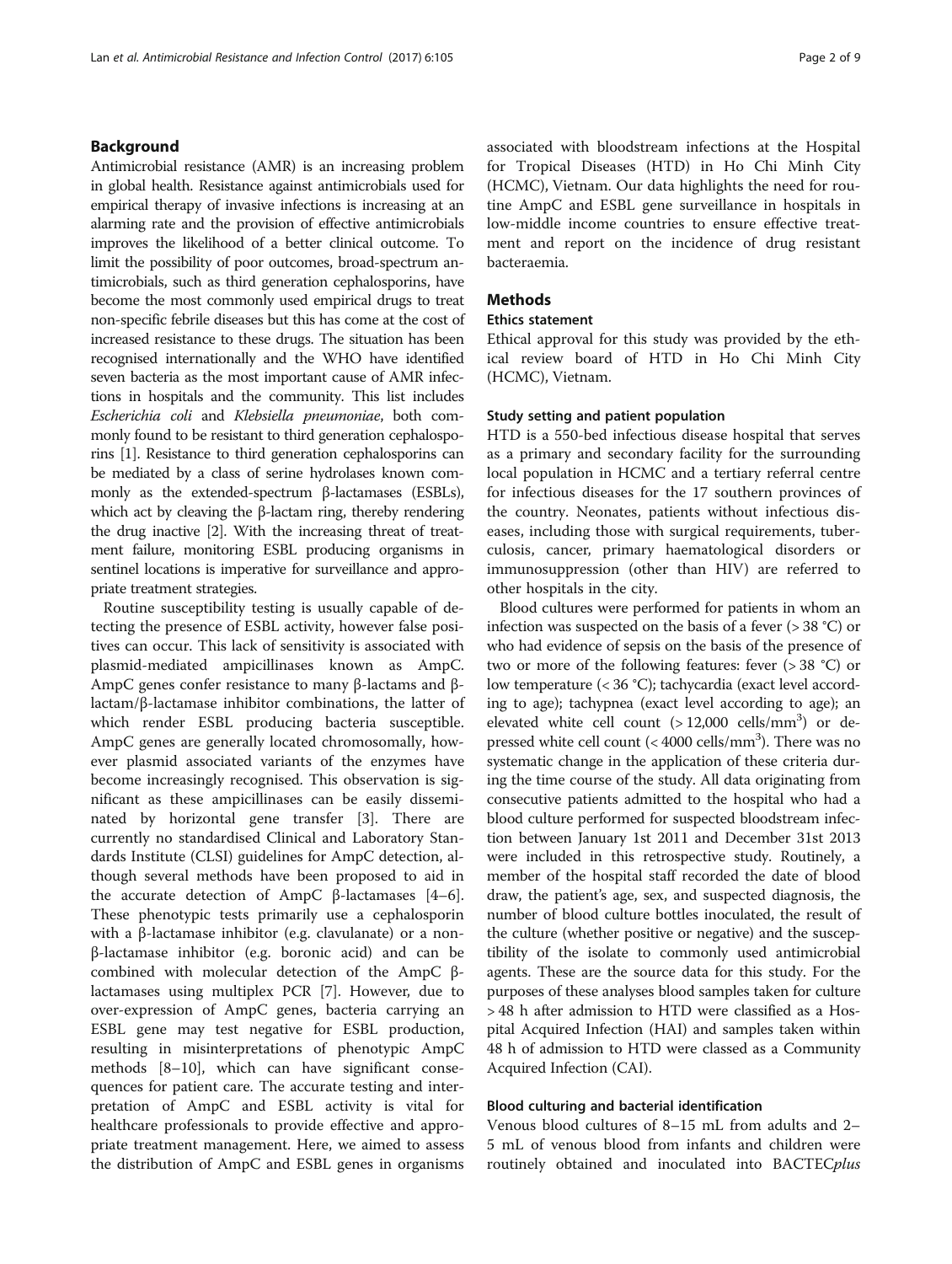aerobic bottles (Becton Dickenson, USA). Inoculated BACTEC bottles were incubated at 37 °C in a BACTEC 9050 automated analyser for up to 5 days and subcultured when the machine indicated a positive signal. All sub-cultures were plated onto fresh sheep blood agar (Oxoid Unipath, Basingstoke, United Kingdom). Plates were incubated at 37 °C in air for 5 days and organisms were subsequently identified by standard methods including API20E and API20NE identification kits (Bio-Mérieux, France). Staphylococcus aureus ATCC 29213 and Pseudomonas aeruginosa ATCC 27853 were used as controls.

## Antimicrobial susceptibility testing

The susceptibility to relevant antimicrobial agents was determined by the modified Bauer-Kirby disc diffusion method. Enterobacteriaceae were tested with discs containing chloramphenicol (30 μg), ampicillin (10 μg), cotrimoxazole (trimethoprim 1.25 μg/sulfamethoxazole 23.75 μg), ceftriaxone (30 μg), ofloxacin (5 μg) and gentamicin (10 μg). The breakpoint zone sizes were interpreted according to CLSI guidelines [\[11](#page-7-0)].

The double disk diffusion method [\[12](#page-7-0)] was used to identify ESBL activity. This method was performed using a combination of cefepime (30 μg), ceftazidime (30 μg), ceftriaxone (30 μg), Amoxicillin (20 μg)/clavulanate (10 μg). ESBL producers were identified by reduced zone sizes to third-generation cephalosporins (ceftazidime and ceftriaxone), and expansion of these zones in the presence of an inhibitor (clavulanate). Confirmatory tests for ESBL producers were performed using oxyaminocephalosporins/β-lactam inhibitor combinations, namely cefotaxime (30 μg)/clavulanate (10 μg) and ceftazidime (30 μg)/clavulanate (10 μg) (Additional file [1](#page-7-0): Figure S1B). Zone sizes were measured and interpreted according to the CLSI guidelines [[11](#page-7-0)].

Phenotypic AmpC activity was detected using two different tests. First, we measured zone sizes using a combination of cefoxitin and an alternative third- and fourth-generation cephalosporin, where an AmpC positive organism would be resistant to cefoxitin and exhibit reduced susceptibility to the alternative third generation cephalosporin (ceftriaxone 30 μg) and complete susceptibility to the fourth generation cephalosporin (cefepime). Secondly, we determined inducible AmpC phenotypes by assessing reduced zone sizes against a third generation cephalosporin (ceftriaxone 30 μg or ceftazidime 30 μg) in the presence of imipenem (30 μg) as an inducing substrate (Additional file [1](#page-7-0): Figure S1A) [[13](#page-7-0), [14\]](#page-7-0).

## Genotypic screening of ESBL and AmpC genes

Blood isolates collected from the same patient at two different time-points with the same phenotypic AMR profile were denoted as duplicates and only one was subsequently selected for further PCR analysis. If the AMR profile of the two isolates selected differed, both were selected for PCR analysis. Multiplex PCR reactions were used to detect ESBL ( $bla_{CTX-M}$  subtypes) [[15\]](#page-7-0) and AmpC [[7\]](#page-7-0) genes. Other β-lactamase genes,  $bla_{\text{TEM}}$  [\[16](#page-7-0)],  $bla<sub>OXA</sub>$  [\[17\]](#page-7-0), and  $bla<sub>SHV</sub>$  [[16\]](#page-7-0) were also detected by multiplex PCR using the following cycling conditions, initial denaturation step at 95 °C for 15 min, followed by 25 cycles of DNA denaturation at 94 °C for 30 s, primer annealing at 57 °C for 40 s, and primer extension at 72 ° C for 30 s. After the last cycle, a final extension step at 72 °C for 10 min was added. PCR amplicons were examined by agarose gel (BioRad) electrophoresis made up to a concentration of 1.5%  $(w/v)$ . The primers used in this study are shown in Additional file [2:](#page-7-0) Table S1.

All positive ESBL ( $bla_{\text{CTX-M}}$ ) and AmpC ( $bla_{\text{CTT}}$ ) PCR amplicons were sequenced to further subtype these genes. DNA was extracted using the Agencourt AMPure XP PCR purification system (Beckman Coulter) and sequenced using the BigDye Terminator v3.1 cycle sequencing kit (Applied biosystems) on the 3130 genetic analyser (Applied biosystems). DNA sequences were compared against the National Centre of Biotechnology Information (NCBI) GenBank sequence database using the BLASTn algorithm and gene variants were subsequently deduced based on sequence similarity.

## Statistical analysis

Statistical analysis was performed in R. Comparisons between HAI and CAI antimicrobial resistance instance rates was assessed using the Fisher's exact test (twotailed). A  $p$ -value < 0.05 was considered statistically significant.

## Results

# Gram-negative organisms with reduced susceptibility against third generation cephalosporins isolated from bloodstream infections at the Hospital for Tropical Diseases

Between January 2011 and December 2013, 1690 noncontaminant bacteria were isolated from the blood of febrile patients attending HTD in HCMC. The overall isolation rate from blood during this period was 5.6% (1690/30,185); 1017 (60%) of these were Gram-negative (excluding Pseudomonas spp. and Acinetobacter spp.) (Table [1](#page-3-0)). In > 70% (783/1017) of cases, a member of the Enterobacteriaceae was found to be the causative agent, with *E. coli* accounting for 56% (445/783) of these infections. Nearly half of these isolates were resistant to at least three different antimicrobial classes, including third generation cephalosporins. Aeromonas spp. was the most abundant (59/234; 5.8%) non-Enterobacteriaceae Gramnegative genus isolated from the blood cultures, with 27/59 (46%) of the isolated *Aeromonas* spp. being resistant to a third generation cephalosporin.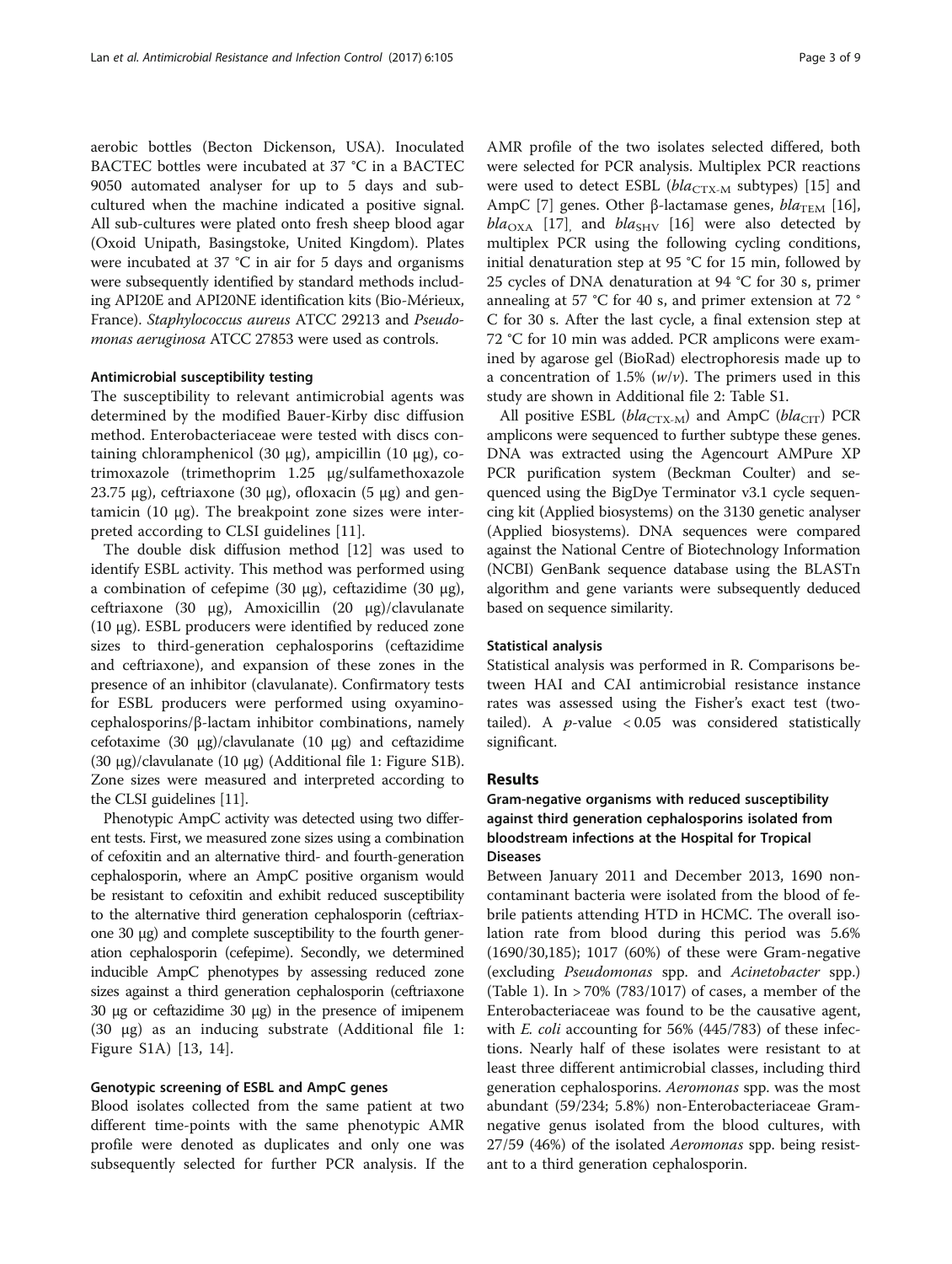<span id="page-3-0"></span>

|  |  |  |  | <b>Table 1</b> Summary of Gram-negative microorganisms isolated from blood cultures during the period of 2011–2013 |
|--|--|--|--|--------------------------------------------------------------------------------------------------------------------|
|  |  |  |  |                                                                                                                    |

|                                      |                    |                    |                       | Resistance phenotype     |                          |                |                |                |     |                |                |                                         |                |                |                |     |
|--------------------------------------|--------------------|--------------------|-----------------------|--------------------------|--------------------------|----------------|----------------|----------------|-----|----------------|----------------|-----------------------------------------|----------------|----------------|----------------|-----|
| Species                              | CAI<br>$(n = 876)$ | HAI<br>$(n = 141)$ | Total<br>$(n = 1017)$ |                          |                          |                |                |                |     |                |                | amk amc caz cip cro etp fep imp mem ofx |                | sxt            | tcc            | tzp |
| Enterobacteriaceae ( $n = 783$ )     |                    |                    |                       |                          |                          |                |                |                |     |                |                |                                         |                |                |                |     |
| Edwardsiella spp.                    | $\overline{2}$     | $\mathbf 0$        | $2(0.2\%)$            |                          |                          |                |                |                |     |                |                |                                         |                |                |                |     |
| Enterobacter spp.                    | 9                  | $\overline{4}$     | 13 (1.3%)             |                          | 8                        | 8              | 1              | 10             |     |                |                |                                         | 1              | $\overline{4}$ | 5              | 1   |
| E. coli                              | 392                | 53                 | 445 (43.8%)           | $\overline{2}$           | 80                       | 201            | 196            | 203            | - 5 | 179            | $\overline{1}$ | 1                                       | 200            | 298            | 262            | -24 |
| Klebsiella spp.                      | 127                | 27                 | 154 (15.1%)           | 1                        | 15                       | 23             | 19             | 24             | 3   | 18             | 2              | 3                                       | 19             | 51             | 30             | 8   |
| Morganella morganii                  | 2                  | $\mathbf{1}$       | $3(0.3\%)$            |                          | 3                        | $\overline{2}$ | L.             | 3              |     |                | 1              |                                         |                | 1              |                |     |
| Proteus mirabilis                    | $\overline{2}$     | 6                  | 8 (0.8%)              |                          |                          | 1              | 3              | 1              |     | 1              |                |                                         | 3              | 5              | 1              |     |
| Providencia spp.                     | 1                  | $\mathbf{1}$       | $2(0.2\%)$            |                          | $\mathbf{1}$             |                |                |                |     |                |                |                                         |                |                |                |     |
| Non-typhoidal Salmonella             | 102                | 9                  | 111 (10.9%)           |                          |                          | 1              | 3              | 1              |     | $\mathbf{1}$   |                |                                         | 3              | 29             | 28             |     |
| Salmonella Typhi                     | 40                 | $\overline{4}$     | 44 (4.3%)             |                          |                          |                |                |                |     |                |                |                                         |                | 11             |                |     |
| Serratia marcescens                  | $\mathbf 0$        | $\mathbf{1}$       | $1(0.1\%)$            |                          |                          |                |                |                |     |                |                |                                         |                |                |                |     |
| Non-Enterobacteriaceae ( $n = 234$ ) |                    |                    |                       |                          |                          |                |                |                |     |                |                |                                         |                |                |                |     |
| Aeromonas spp.                       | 51                 | 8                  | 59 (5.8%)             |                          | 24                       | 23             |                | 27             |     |                |                |                                         | 1              | 9              | 20             |     |
| Abiotrophia spp.                     | 1                  | $\Omega$           | $1(0.1\%)$            |                          |                          |                |                |                |     |                |                |                                         |                |                |                |     |
| Archromobacter xylosoxidans          | $\mathbf{1}$       | $\mathbf{1}$       | $2(0.2\%)$            | 1                        |                          |                | 1              | 2              |     |                |                |                                         |                |                | 1              |     |
| Alcaligenes spp.                     | 8                  | 3                  | 11 (1.1%)             | $\overline{4}$           | $\overline{2}$           | 1              | 1              | 3              |     | 4              |                |                                         | 1              |                | 1              |     |
| Brevundimonas vesicularis            | $\overline{2}$     | $\overline{0}$     | $2(0.2\%)$            | No information available |                          |                |                |                |     |                |                |                                         |                |                |                |     |
| Burkhoderia cepacia                  | 28                 | 8                  | 36 (3.5%)             |                          |                          |                |                |                |     |                |                |                                         |                |                |                |     |
| Burkhoderia pseudomallei             | 51                 | 0                  | 51 (5.0%)             |                          |                          |                |                |                |     |                |                |                                         |                |                |                |     |
| Campylobacter spp.                   | 13                 | $\mathbf 0$        | 13 (1.3%)             |                          |                          |                | 8              |                |     |                |                |                                         | 10             |                |                |     |
| Chryseomonas spp.                    | $\overline{2}$     | $\overline{2}$     | $4(0.4\%)$            | 3                        | $\overline{2}$           | 1              | $\overline{2}$ | $\overline{2}$ |     | $\overline{2}$ | 3              | 3                                       | $\overline{2}$ | $\overline{2}$ | $\overline{2}$ | 1   |
| Comamonas spp.                       | 1                  | 1                  | $2(0.2\%)$            | No information available |                          |                |                |                |     |                |                |                                         |                |                |                |     |
| Gemella spp.                         | 1                  | $\mathbf 0$        | $1(0.1\%)$            | No information available |                          |                |                |                |     |                |                |                                         |                |                |                |     |
| Haemophilus spp.                     | 9                  | $\overline{2}$     | $11(1.1\%)$           |                          | 1                        |                | 5              |                |     |                |                |                                         |                | 8              |                |     |
| Moraxella spp.                       | 1                  | $\mathbf{1}$       | $2(0.2\%)$            |                          |                          |                |                |                |     |                |                |                                         |                |                |                |     |
| Neisseria meningitidis               | 5                  | $\mathbf 0$        | $5(0.5\%)$            |                          |                          |                |                |                |     |                |                |                                         |                |                |                |     |
| Pasteurella spp.                     | 6                  | $\mathbf 0$        | $6(0.6\%)$            |                          |                          |                |                |                |     |                |                |                                         |                |                |                |     |
| Psychrobacter spp.                   | $\overline{2}$     | $\mathbf 0$        | $2(0.2\%)$            |                          | No information available |                |                |                |     |                |                |                                         |                |                |                |     |
| Ralstonia pickettii                  | $\overline{4}$     | 2                  | $6(0.6\%)$            | 4                        |                          |                |                |                |     | 2              |                | $\overline{2}$                          |                |                | 3              | 1   |
| Roseomonas spp.                      | $\overline{2}$     | $\overline{0}$     | $2(0.2\%)$            |                          |                          |                |                |                |     |                |                |                                         |                |                |                |     |
| Sphingomonas spp.                    | $\overline{2}$     | $\mathbf{1}$       | $3(0.3\%)$            |                          | 1                        | 2              |                |                |     | $\overline{2}$ |                |                                         |                |                |                | 1   |
| Stenotrophomonas<br>maltophilia      | 6                  | 5                  | 11 (1.1%)             |                          |                          | 7              |                |                |     |                |                |                                         |                | $\overline{2}$ | 6              |     |
| Vibrio spp.                          | 3                  | 1                  | $4(0.4\%)$            |                          |                          |                |                |                |     |                |                |                                         |                |                |                |     |

Highlighted in bold are the top three Gram-negative microorganisms (Enterobacteriaceae and non-Enterobacteriaceae) isolated from blood cultures

Abbreviations: amk amikacin, amc amoxicillin-clavulanic acid, caz ceftazidime, cip ciprofloxacin, cro ceftriaxone, etp ertapenem, fep cefepime, imp imipenem, mem meropenem, ofx ofloxacin, sxt trimethoprim-sulfamethoxazole, tcc ticarcillin-clavulanic acid, tzp piperacillin-tazobactam

Ceftriaxone (or an alternative parenteral third generation cephalosporin) was (and remains) the empirical therapy for suspected bacteraemia/sepsis in this healthcare facility. Therefore, all Gram-negative organisms isolated from blood were routinely screened for susceptibility against various third generation cephalosporins. In total, nearly a third (304/1017; 30%) were found to exhibit reduced susceptibility against third generation cephalosporins, with  $> 90\%$  ( $n = 280$ ) of these exhibiting resistance to ceftriaxone and nearly  $3\%$   $(n = 8)$  being intermediate according to current CLSI susceptibility breakpoints [\[11\]](#page-7-0).

The 280 non-duplicate organisms exhibiting resistance to ceftriaxone were subjected to phenotypic screening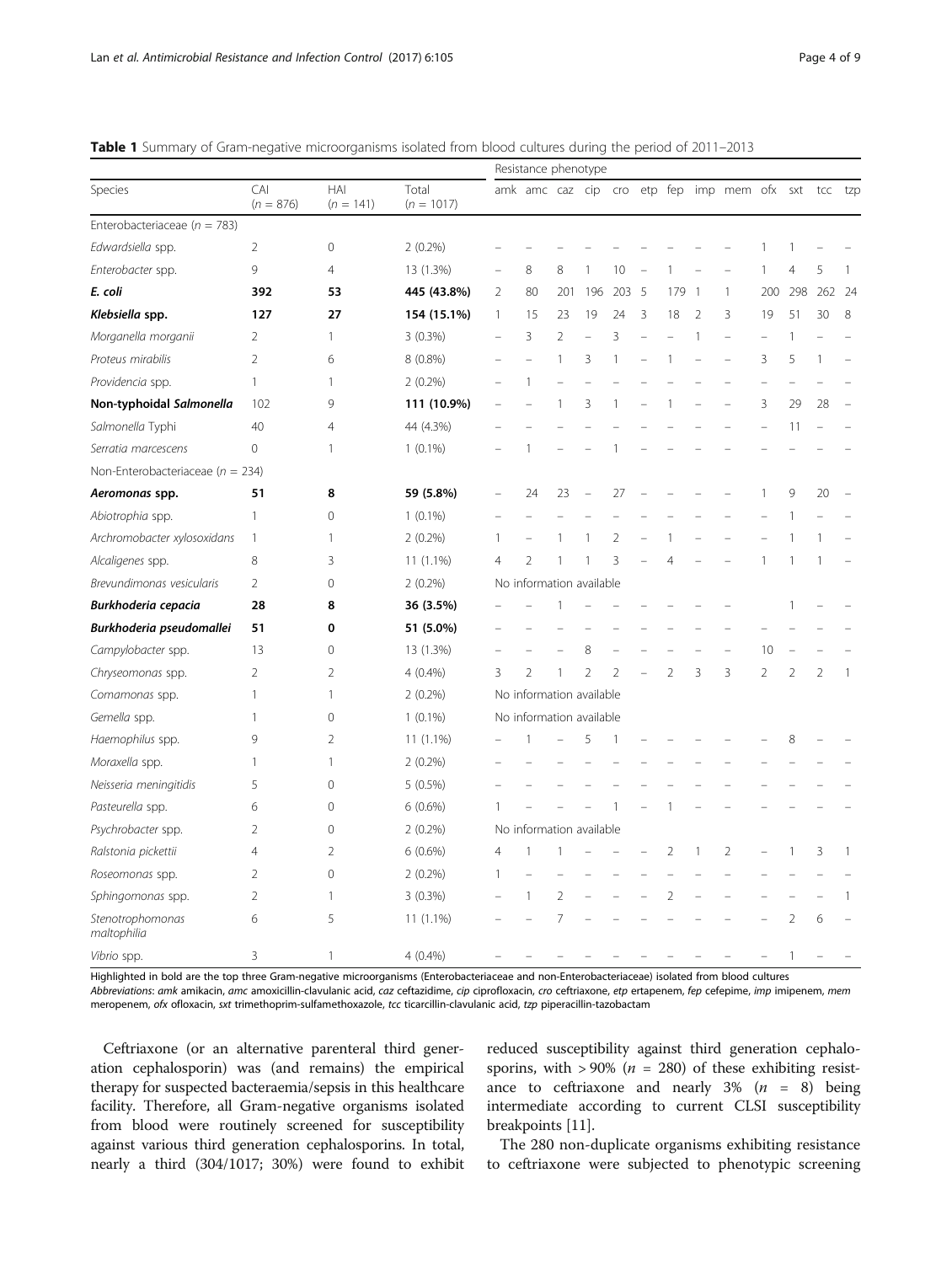using the double disk diffusion method to detect ESBL activity, and to identify a zone of reduced inhibition between the third generation cephalosporin and imipenem, indicative of AmpC activity (Additional file [1](#page-7-0): Figure S1). In total 172/1017 (16.9%) isolates were phenotypically ESBL positive; 63/1017 (6.2%) were phenotypically AmpC positive and 5/1017 (0.5%) exhibited phenotypic evidence of both ESBL and AmpC activity. E. coli was the most common bacterial species exhibiting ESBL activity only, or both ESBL and AmpC activity, accounting for  $> 90\%$  (162/177) of this group of ceftriaxone resistant organisms (Fig. 1). Approximately 40% (25/63) of the AmpC producing organisms were Aeromonas spp.; E. coli was the second most abundant species amongst the AmpC producers with 23/68 (> 30%) identified. The remaining organisms exhibiting AmpC activity belonged to a range of species, including Enterobacter spp. (9/68), K. pneumoniae (8/68), and Morganella morganii (2/68).

# Molecular analysis of ESBL and AmpC genes conferring resistance to third generation cephalosporins

PCR amplification was performed on nucleic acid extracted from the 177 ESBL (172 ESBL and 5 producing both ESBL and AmpC) exhibiting phenotypic ESBL activity to identify the four most common ESBL gene groups (bla<sub>TEM</sub>, bla<sub>SHV</sub>, bla<sub>OXA,</sub> and bla<sub>CTX-M</sub>). These PCR amplifications demonstrated that  $bla_{\text{CTX-M}}$  was the most prevalent ESBL gene family in these organisms, testing positive in 168/177 (95%) nucleic acid extractions; E. coli was the most frequently identified organism harbouring the  $bla_{CTX-M}$  gene (Table [2](#page-5-0)). Sixty per cent (106/177) of these isolates had multiple ESBL genes, the most frequent combinations were  $bla_{CTX-M}$  with  $bla_{TEM}$ (summarised in Additional file [3:](#page-7-0) Table S2). Subsequent sequencing of the  $bla_{CTX-M}$  PCR amplicons revealed that  $bla_{CTX-M-15}$  (n = 84) was the most common ESBL gene subtype. Other ESBL gene subtypes detected included bla<sub>CTX-14</sub> (n = 40), bla<sub>CTX-24</sub> (n = 6), bla<sub>CTX-27</sub> (n = 48), and  $bla_{\text{CTX-55}}$  (n = 12) (Additional file [4:](#page-7-0) Table S3). Of the five isolates exhibiting both an ESBL and an AmpC phenotype, only two had genetic determinants that were associated with an AmpC phenotype, namely,  $bla_{\text{CIT}}$ (CMY-42), and  $bla_{\text{EBC}}$ . Two  $bla_{\text{CTX-M}}$  variants (bla<sub>CTX-</sub>  $_{\text{M-15}}$  and  $bla_{\text{CTX-M-27}}$  were identified in these organisms as the genes most likely to confer resistance against third generation cephalosporins (Additional file [4](#page-7-0): Table S3).

PCR amplification of nucleic acid extracted from the 68 organisms (63 AmpC and 5 isolates producing both ESBL and AmpC) with AmpC activity found that  $bla_{\text{CIT}}$ was the most common gene associated with this phenotype; this variant was detected in 19/68 (28%) of the isolates (Table [3\)](#page-5-0). Sequencing of the AmpC amplicons determined that approximately half (11/19; 58%) of the isolates harboured the  $bla_{CMY-2}$  subtype; the remainder (8/19; 42%) carried the  $bla_{CMY-42}$  gene. Notably, more than half (37/68; 54%) of the organisms conferring an AmpC phenotype did not generate a PCR amplicon for any of the six AmpC genetic markers that were screened. The majority of the organisms exhibiting AmpC activity but not generating any detectable PCR products were Aeromonas spp. The remainder of the AmpC producing organisms harboured either  $bla<sub>DHA</sub>$ (9/68; 13%) or  $bla_{\rm EBC}$  (3/68; 4%) genes. Almost half (32/ 68; 47%) of the AmpC producing isolates also generated a PCR amplicon for an ESBL gene. The most commonly detected ESBL gene in these phenotypic AmpC organisms was the  $bla_{\text{TEM}}$  gene, found in 17/32 (53%) of these isolates (Table [4](#page-5-0)). Three *E. coli* isolates harboured three

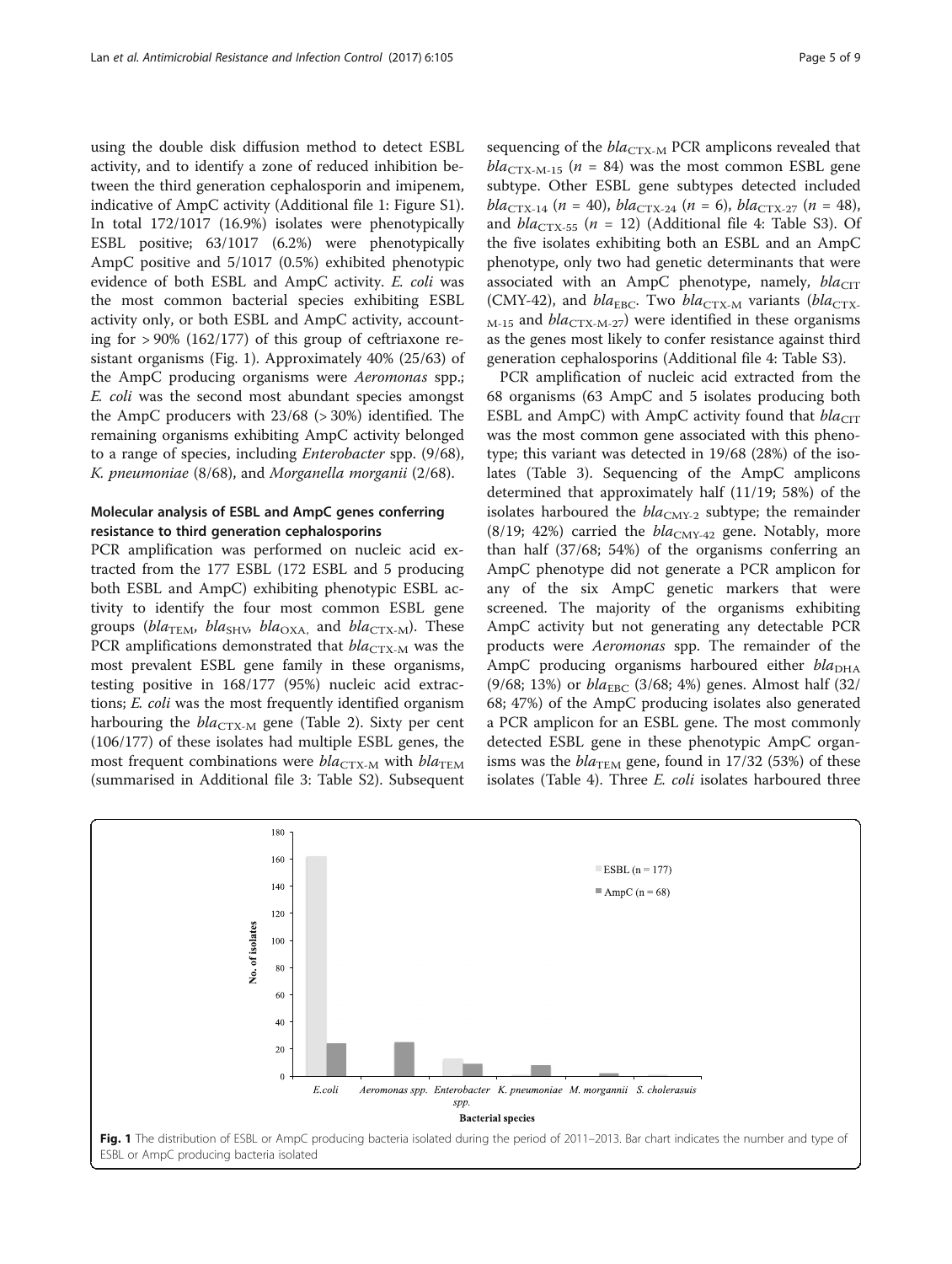<span id="page-5-0"></span>Table 2 The distribution of β-lactamase genes from the 177 ESBLs producing bacteria identified

| Gene               | E. coli | Klebsiella spp. | Enterobacter<br>cloacae | Salmonella<br>cholerasuis | Total <sup>d</sup> |
|--------------------|---------|-----------------|-------------------------|---------------------------|--------------------|
| $bla_{CTX-M}$      | 157     | 9               |                         |                           | 168<br>(95%)       |
| bla <sub>TEM</sub> | 70      | 7               |                         | 1                         | 79<br>(45%)        |
| $bla_{\rm OXA}$    | 33      | $\mathcal{L}$   |                         |                           | 36<br>(20%)        |
| $bla_{SHV}$        |         | 4               |                         |                           | 5 (3%)             |
| Not detected 3     |         |                 |                         |                           | 4(2%)              |

<sup>a</sup>The proportion of bacterial species harbouring a particular ESBL gene is expressed as a percentage of the total bacteria possessing an ESBL phenotype  $(n = 177)$ 

different β-lactamase genes,  $bla_{\text{CTX-M}}$ ,  $bla_{\text{TEM}}$ , and  $bla_{\text{OXA}}$ .

# Hospital and community-acquired third-generation cephalosporin resistant infections

E.coli and Aeromonas spp. were the most common bacterial species identified as being ESBL or AmpC producing, respectively. Ninety-seven per cent (157/162) of the E. coli isolates with an ESBL phenotype harboured a  $bla_{\text{CTX-M}}$  gene. Of the 162 phenotypically identified as ESBL producers, 140 were associated with a CAI and 22 were associated with a HAI. Hypothesising that organisms associated with HAI would have a broader AMR range, we compared the antimicrobial susceptibility profiles of organisms associated with CAIs and HAIs. However, after investigating susceptibility against a range of different antimicrobial classes in the ESBL producing organisms, we found no significant difference between the antimicrobial susceptibility profiles of organisms associated with CAI or HAI ( $p > 0.05$ ; Fisher's exact test) (Additional file [5:](#page-7-0) Figure S2A). We additionally compared antimicrobial susceptibility phenotypes between E. coli associated with CAI and HAI for the isolates that were phenotypically AmpC positive. There was no significant difference in the antimicrobial susceptibility profiles between these groups ( $p > 0.05$ ; Fisher's exact test)

Table 4 The distribution of the 68 AmpC producing bacteria harbouring an additional ESBL gene

| Gene                                        | Aeromonas<br>spp. | E.<br>coli | Klebsiella<br>spp. | Enterobacter<br>spp. | М.<br>morganii | Total <sup>ª</sup>     |
|---------------------------------------------|-------------------|------------|--------------------|----------------------|----------------|------------------------|
| $blaCTX-M$                                  |                   | 3          |                    |                      |                | 3<br>(4% )             |
| bla <sub>TEM</sub>                          |                   | 15         |                    | 1                    | 1              | 17<br>(25%)            |
| bla <sub>SHV</sub>                          |                   |            | $\overline{4}$     | 1                    |                | 5<br>(7% )             |
| $bla_{\rm OXA}$                             |                   | 2          |                    |                      |                | $\overline{2}$<br>(3%) |
| $bla_{\rm OXA}$ &<br>bla <sub>TEM</sub>     |                   | 1          | 1                  |                      |                | $\overline{2}$<br>(3%) |
| $bla_{\rm OXA}$<br>$blaTEM$ &<br>$blaCTX-M$ |                   | 1          | 1                  | 1                    |                | 3<br>(4% )             |
| Not<br>detected <sup>b</sup>                | 25                | 2          | $\overline{2}$     | 6                    | 1              | 36<br>(53%)            |

<sup>a</sup>The proportion of all bacterial species with AmpC phenotype ( $n = 68$ ) gene is expressed as a percentage of the total bacteria possessing harbouring an additional ESBL gene

<sup>b</sup>These samples had an ESBLs phenotype but no detectable ESBL gene

(Additional file [5](#page-7-0): Figure S2B). Lastly, we investigated the clinical source of the AmpC producing Aeromonas spp. in CAI and HAI. We found that 72% (18/25) of the AmpC expressing Aeromonas spp. were associated with patients with underlying liver cirrhosis or hepatitis (Fig. [2](#page-6-0)).

## **Discussion**

With the ever-increasing reports of ESBL producing Gram-negative bacteria in clinical settings, identifying these organisms is imperative for disease monitoring and the provision of efficacious treatments. Although antimicrobial susceptibility profiling is still the most commonly used method, interpretation of AmpC production data can sometimes prove problematic and may lead to under-reporting or misdiagnosis as an ESBL phenotype [[18\]](#page-7-0). This scenario could potentially lead to treatment failure due to the use of alternative fourthgeneration cephalosporins or carbapenems. Here, we

Table 3 The distribution of β-lactamase genes from the AmpC producing bacteria identified

| $\sim$ $\sim$<br>. |                |         |                          |                   |                          |                    |  |  |  |  |
|--------------------|----------------|---------|--------------------------|-------------------|--------------------------|--------------------|--|--|--|--|
| Gene               | Aeromonas spp. | E. coli | Klebsiella spp.          | Enterobacter spp. | M. morganii              | Total <sup>a</sup> |  |  |  |  |
| $bla_{\text{CIT}}$ | -              | 18      | $\overline{\phantom{a}}$ |                   | $\overline{\phantom{0}}$ | 19<br>(28%)        |  |  |  |  |
| Bla <sub>DHA</sub> |                |         | 6                        |                   |                          | 9<br>(13%)         |  |  |  |  |
| $Bla_{\text{EBC}}$ |                |         |                          |                   |                          | (4% )              |  |  |  |  |
| Not<br>detected    | 25             |         |                          |                   | $\overline{\phantom{0}}$ | 37<br>(54%)        |  |  |  |  |

a<br>The proportion of bacterial species harbouring a particular AmpC gene is expressed as a percentage of the total bacteria possessing an AmpC phenotype  $(n = 68)$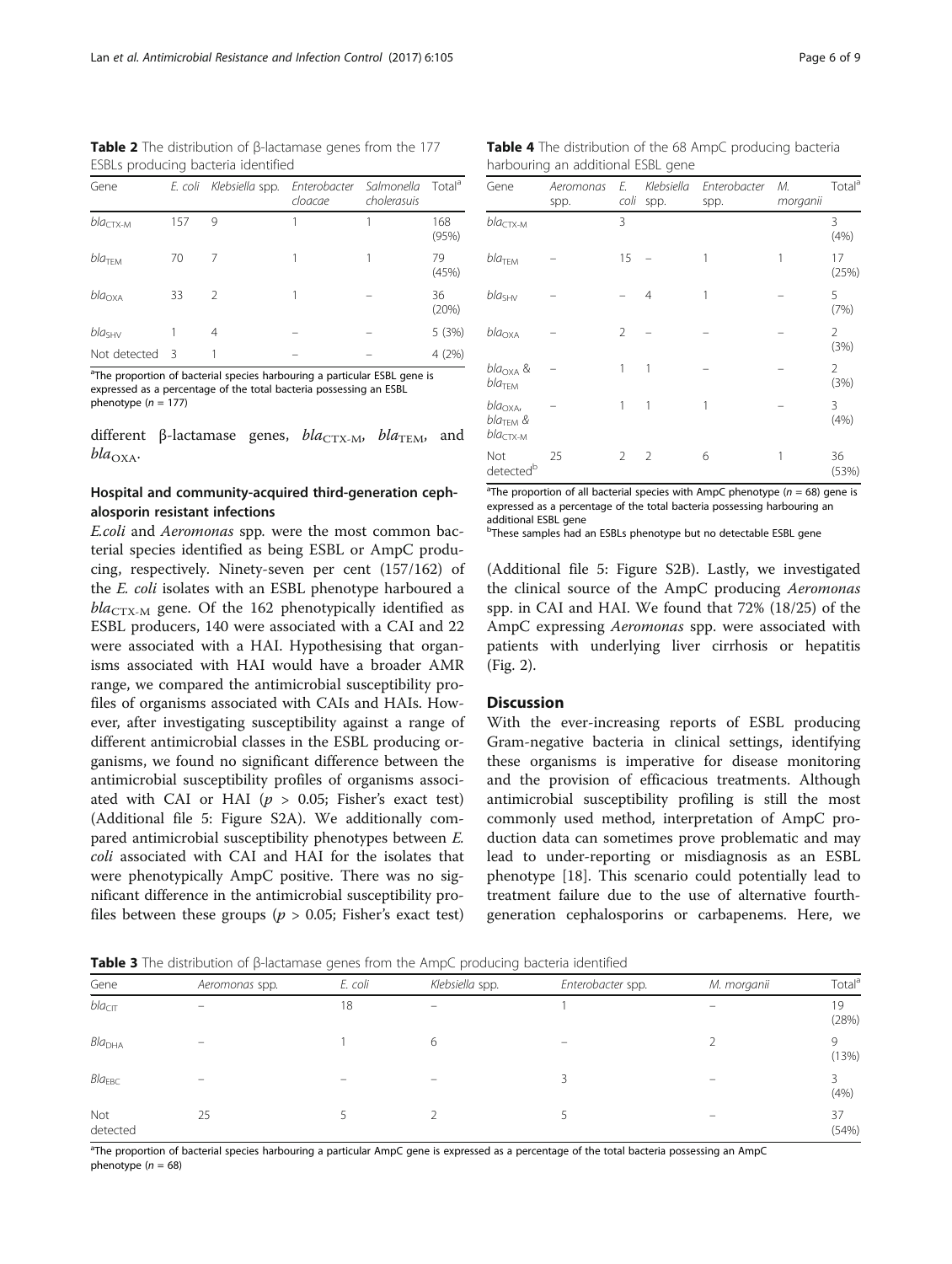<span id="page-6-0"></span>

aimed to investigate the prevalence and diversity of ESBL and AmpC producing isolates organisms isolated from bloodstream infections over a 3-year period at a major infectious disease hospital in Vietnam.

CTX-M type ESBLs are the most prevalent ESBL enzymes to be reported, with  $>170$  different subtypes assigned [[19,](#page-7-0) [20](#page-8-0)]. Our study identified these enzymes to be largely associated with *E. coli* isolates originating from the community. This is not surprising, as a previous studies from the same region found that healthy individuals had a high carriage rate of ESBL producing Enterobacteriaceae in their gastrointestinal microbiota [[21\]](#page-8-0). Furthermore, we found no statistical significance in overall AMR carriage between CAI and HAI in E. coli harbouring an ESBL or AmpC phenotype. This observation is important and suggests equilibrium between circulating AMR organisms with the potential to cause disease in the community and the clinical setting in this location. We identified an additional ESBL gene in approximately half of the AmpC producing organisms. The presence of a co-produced ESBL may affect the interpretation of a phenotypic AmpC detection test [\[8](#page-7-0), [18](#page-7-0), [22\]](#page-8-0), therefore the treatment of infections associated with suspected AmpC producing organisms with cefepime requires additional microbiological assessment for production of an ESBL.

No plasmid associated resistance genes were detected for the most prevalent AmpC producing organism identified in this study, Aeromonas spp. We speculate that the AmpC phenotype in these organisms was mediated by a chromosomally located AmpC gene [[4, 15](#page-7-0)]. Notably, when assessing the clinical presentations associated

with the AmpC producing Aeromonas spp., these organisms were found to be associated with cirrhosis/hepatitis. Aeromonas spp. are commonly identified as the agent of spontaneous bacterial peritonitis with bacteraemia in patients with liver cirrhosis, and commonly has a higher mortality rate than infections caused by alternative pathogens [\[23](#page-8-0), [24](#page-8-0)]. The high prevalence of Aeromonas spp. mediated cirrhotic infections suggests the spread of this bacterial organism within immunocompromised chronic liver patients in HCMC, a potential association that requires longitudinal surveillance.

## Conclusions

We observed a high prevalence of AmpC and ESBL expressing organisms associated with CAI and HAI bloodstream infections hospitalised patients in HCMC. We additionally report that AmpC producing Aeromonas spp. are potentially associated with bacteraemia in patients with underlying cirrhosis/hepatitis. With febrile disease presentations, it is routine clinical practice in this location to prescribe a broad-spectrum antimicrobial, generally a third-generation cephalosporin, to increase the likelihood of a better clinical outcome [[25](#page-8-0), [26\]](#page-8-0). However, routine hospital data suggests that there has been in increase in the proportion of ESBL producing *E. coli* isolated from blood from 45 to  $>60\%$  between 2010 and 2014. Taken together we suggest that the use of third generation cephalosporins in monotherapy may not be an optimum approach and alternatives should be assessed carefully when there is a clinical suspicion of bacteraemia, irrespective of whether this is a suspected CAI or HAI.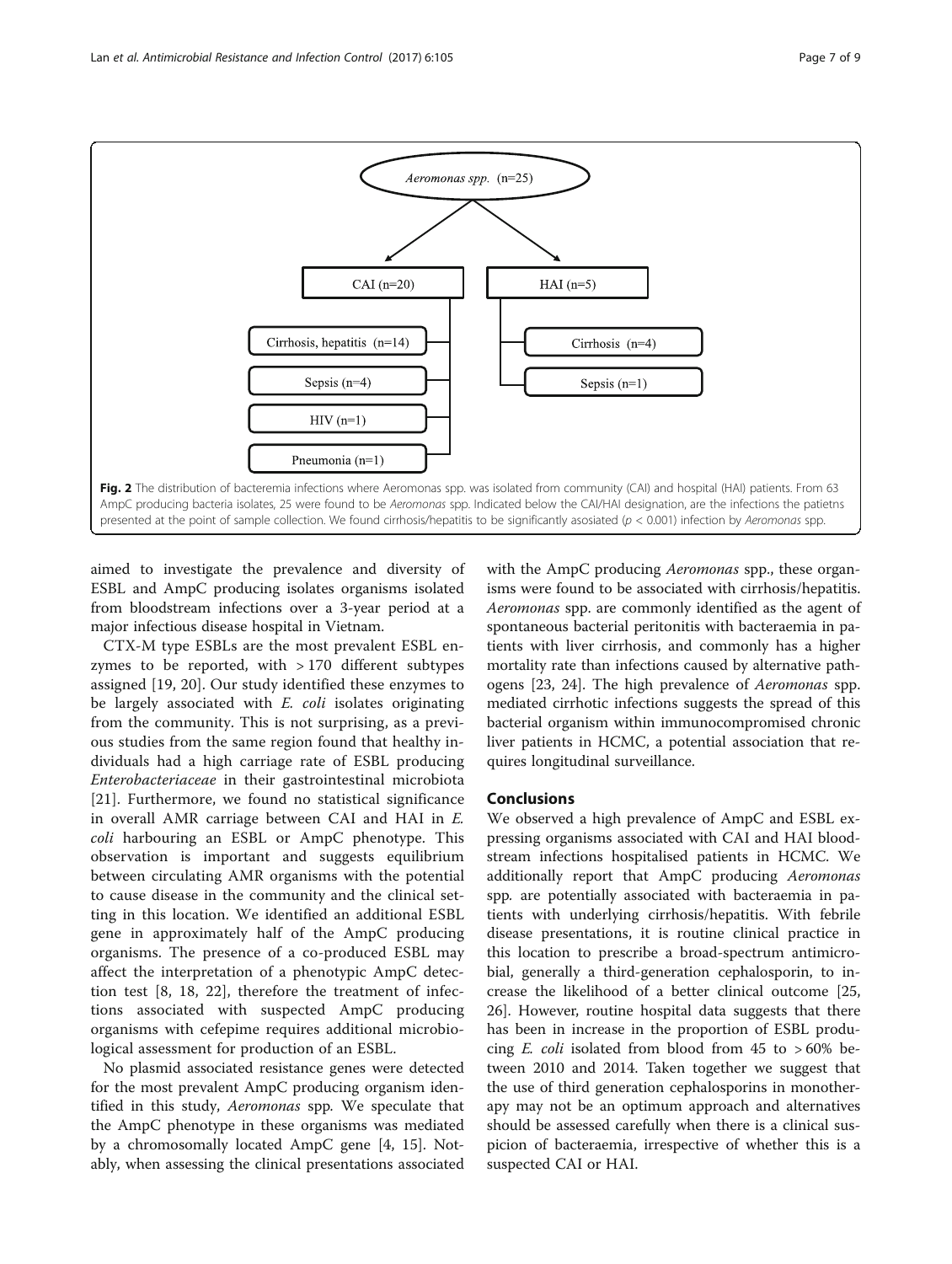# <span id="page-7-0"></span>Additional files

[Additional file 1: Figure S1.](dx.doi.org/10.1186/s13756-017-0265-1) Representative results of the double disk diffusion test (A) for ESBL production and the AmpC disk test (B). Abbreviations. AMC: amoxicillin, CTX: cefotaxime, CAZ: ceftazidime, CRO: ceftriaxone, CLA: clavulanate, FEP: cefepime, FOX: cefoxitin, IPM: imipenem. (PDF 281 kb)

[Additional file 2: Table S1.](dx.doi.org/10.1186/s13756-017-0265-1) The AmpC and ESBL primers used in this study. (DOCX 100 kb)

[Additional file 3: Table S2.](dx.doi.org/10.1186/s13756-017-0265-1) Summary of ESBL genes identified in 177 ESBL producing isolates. (DOCX 49 kb)

[Additional file 4: Table S3.](dx.doi.org/10.1186/s13756-017-0265-1) The genetic variants of the 177 ESBL producers. Key: \* indicates the isolates that produce AmpC and ESBL .<br>phenotype: E063, E080, E081, E113 and E126 . #denotes ESBL encoding isolates that encoded an AmpC gene but did not have an AmpC phenotype. The  $bla_{EBC}$  variants includes (MIR-1 and ACT-1) (XLSX 54 kb)

[Additional file 5: Figure S2.](dx.doi.org/10.1186/s13756-017-0265-1) Comparison of antimicrobial susceptibility profiles between CAI and HAI of the 177 ESBL (A) and 63 AmpC (B) producing E. coli. (A) The AMR phenotype of the ESBL producing E. coli (A) ( $n = 162$ ) from CAI ( $n = 140$ ) or HAI ( $n = 22$ ) was scored for resistance to each drug and this was expressed as a percentage relative to the number of organisms in each group (CAI or HAI). (B) The AMR phenotype of the AmpC producing E. coli ( $n = 17$ ) from CAI ( $n = 13$ ) or HAI ( $n = 4$ ) was scored for resistance to each drug and this was expressed as a percentage relative to the number of organisms in each group (CAI or HAI). No significant differences ( $p > 0.05$ ) were found in antimicrobial resistance phenotype between CAI and HAI in either ESBL or AmpC producers. (PDF 47 kb)

## Abbreviations

AmpC: Ampicillin-hydrolyzing cephalosporinase; AMR: Antimicrobial resistance; CAI: Community acquired infections; CSF: Cerebral spinal fluid; ESBLs: Extended-spectrum β-lactamases; HAI: Hospital acquired infections; HCMC: Ho Chi Minh City; HTD: Hospital of tropical diseases

## Acknowledgements

The authors wish to thank all the staff at the Hospital for Tropical Diseases for assisting in sample and data collection and patient care.

## Funding

SB is a Sir Henry Dale Fellow, jointly funded by the Wellcome Trust and the Royal Society (100,087/Z/12/Z). DPT is supported by an OAK foundation fellowship.

### Availability of data and materials

All data generated or analysed during this study are included in this published article (and its supplementary information files).

## Authors' contributions

NPHL, NHH, MJE, SB were involved in study design. NHH, TLTP, DPT, NTVT, DTTN, HTT and PVV performed the laboratory experiments. NPHL, NHH, TLTP and CJB performed the analysis. GET and NVVC provided clinical input and supporting data for this work. NPHL, NHH, SB and CJB wrote the manuscript, all authors contributed to and approved the final version.

#### Ethics approval and consent to participate

Approval for this study was granted by the Research Ethics Committee of The Hospital for Tropical Diseases Ho Chi Minh City, Vietnam.

#### Consent for publication

Not applicable.

#### Competing interests

The authors declare that they have no competing interests.

## Publisher's Note

Springer Nature remains neutral with regard to jurisdictional claims in published maps and institutional affiliations.

## Author details

<sup>1</sup>The Hospital for Tropical Diseases, 764 Vo Van Kiet, Quan 5, Ho Chi Minh City, Vietnam. <sup>2</sup>Oxford University Clinical Research Unit, The Hospital for Tropical Diseases, Wellcome Trust Major Overseas Programme, Ho Chi Minh City, Vietnam. <sup>3</sup>Centre for Tropical Medicine and Global Health, Nuffield Department of Clinical Medicine, Oxford University, Oxford, UK. 4 Antimicrobial Resistance and Healthcare Associated Infection Unit, National Infection Service, Public Health England, Public Health England, London, UK. 5 The Department of Medicine, Cambridge University, Cambridge, UK.

## Received: 23 June 2017 Accepted: 9 October 2017 Published online: 16 October 2017

## References

- 1. WHO. Antimicrobial Resistance: World Heal Organ; 2013. [http://www.who.](http://www.who.int/mediacentre/factsheets/fs194/en) [int/mediacentre/factsheets/fs194/en/](http://www.who.int/mediacentre/factsheets/fs194/en)
- 2. Bradford P. Extended spectrum beta-lactamase in the 21 century: characterization, epidemiology, and detection of this important resistant threat. Clin Microbiol Rev. 2001;14:933–51. [https://doi.org/10.1128/CMR.14.4.933.](http://dx.doi.org/10.1128/CMR.14.4.933)
- 3. Doi Y, Paterson DL. Detection of plasmid-mediated class C β-lactamases. Int J Infect Dis. 2007;11:191–7.
- 4. Jacoby GA. AmpC β-Lactamases. Clin Microbiol Rev. 2009;22:161–82.
- 5. Gupta G, Tak V, Mathur P. Detection of AmpC β Lactamases in gramnegative bacteria. J Lab Physicians. 2014;6:1–6. [https://doi.org/10.4103/0974-](http://dx.doi.org/10.4103/0974-2727.129082) [2727.129082](http://dx.doi.org/10.4103/0974-2727.129082).
- 6. Black JA, Moland ES, Thomson KS. AmpC disk test for detection of plasmidmediated AmpC β-lactamases in Enterobacteriaceae lacking chromosomal AmpC beta-lactamases. J Clin Microbiol. 2005;43:3110–3.
- 7. Pérez-Pérez FJ, Hanson ND. Detection of plasmid-mediated AmpC betalactamase genes in clinical isolates by using multiplex PCR. J Clin Microbiol. 2002;40:2153–62. [https://doi.org/10.1128/jcm.40.6.2153-2162.2002.](http://dx.doi.org/10.1128/jcm.40.6.2153-2162.2002)
- 8. Song W, Moland ES, Hanson ND, Lewis JS, Jorgensen JH, Thomson KS. Failure of cefepime therapy in treatment of Klebsiella Pneumoniae bacteremia. J Clin Microbiol. 2005;43:4891–4. [https://doi.org/10.1128/JCM.43.](http://dx.doi.org/10.1128/JCM.43.9.4891-4894.2005) [9.4891-4894.2005.](http://dx.doi.org/10.1128/JCM.43.9.4891-4894.2005)
- 9. Steward CD, Rasheed JK, Hubert SK, Biddle JW, Raney PM, Anderson GJ, et al. Characterization of clinical isolates of Klebsiella Pneumoniae from 19 laboratories using the National Committee for clinical laboratory standards extended-spectrum beta-lactamase detection methods. J Clin Microbiol. 2001;39:2864–72. [https://doi.org/10.1128/JCM.39.8.2864-2872.2001](http://dx.doi.org/10.1128/JCM.39.8.2864-2872.2001).
- 10. Thomson KS. Controversies about extended-spectrum and AmpC betalactamases. Emerg Infect Dis. 2001;7:333–6.
- 11. CLSI. Performance standards for antimicrobial susceptibility testing, M100- S20. Wayne: PA Clin Lab Stand Institute; 2010.
- 12. Jarlier V, Nicolas MH, Fournier G, Philippon A. Extended broad-spectrum beta-lactamases conferring transferable resistance to newer beta-lactam agents in Enterobacteriaceae: hospital prevalence and susceptibility patterns. Rev Infect Dis. 10:867–878. [http://www.ncbi.nlm.nih.gov/pubmed/](http://www.ncbi.nlm.nih.gov/pubmed/3263690) [3263690.](http://www.ncbi.nlm.nih.gov/pubmed/3263690) Accessed 21 Feb 2017
- 13. Ingram PR, Inglis TJJ, Vanzetti TR, Henderson BA, Harnett GB, Murray RJ. Comparison of methods for AmpC β-lactamase detection in enterobacteriaceae. J Med Microbiol. 2011;60:715–21.
- 14. Cantarelli VV. Inamine E, Brodt TCZ, Secchi C, Cavalcante BC, Pereira F de S. Utility of the ceftazidime-imipenem antagonism test (CIAT) to detect and confirm the presence of inducible AmpC beta-lactamases among enterobacteriaceae. Braz J Infect Dis. 2007;11:237–9. [https://doi.org/10.1590/](http://dx.doi.org/10.1590/S1413-86702007000200014) [S1413-86702007000200014.](http://dx.doi.org/10.1590/S1413-86702007000200014)
- 15. Philippon A, Arlet G, Jacoby GA. Plasmid-determined AmpC-type betalactamases. Antimicrob Agents Chemother. 2002;46:1–11. [https://doi.org/10.](http://dx.doi.org/10.1128/aac.46.1.1-11.2002) [1128/aac.46.1.1-11.2002](http://dx.doi.org/10.1128/aac.46.1.1-11.2002).
- 16. Xiong Z, Li T, Xu Y, Li J. Detection of CTX-M-14 extended-spectrum βlactamase in Shigella sonnei isolates from China. J Inf Secur. 2007;55:7–10.
- 17. Lonchel Magou C, Melin P, Gangoue-Pieboji J, Okomo Assoumou M, Boreux R, De Mol P. Prevalence and spread of extended- spectrum b-lactamaseproducing Enterobacteriaceae in Ngaoundere, Cameroon. Clin Microbiol Infect. 2013;19:E416–20.
- 18. Hanson ND. AmpC β-lactamases: what do we need to know for the future? J Antimicrob Chemother. 2003;52:2–4.
- 19. Pitout JDD, Laupland KB. Review extended-spectrum β-lactamase-producing Enterobacteriaceae: an emerging public-health concern. Lancet Infect Dis. 2008;8(3):159–66.